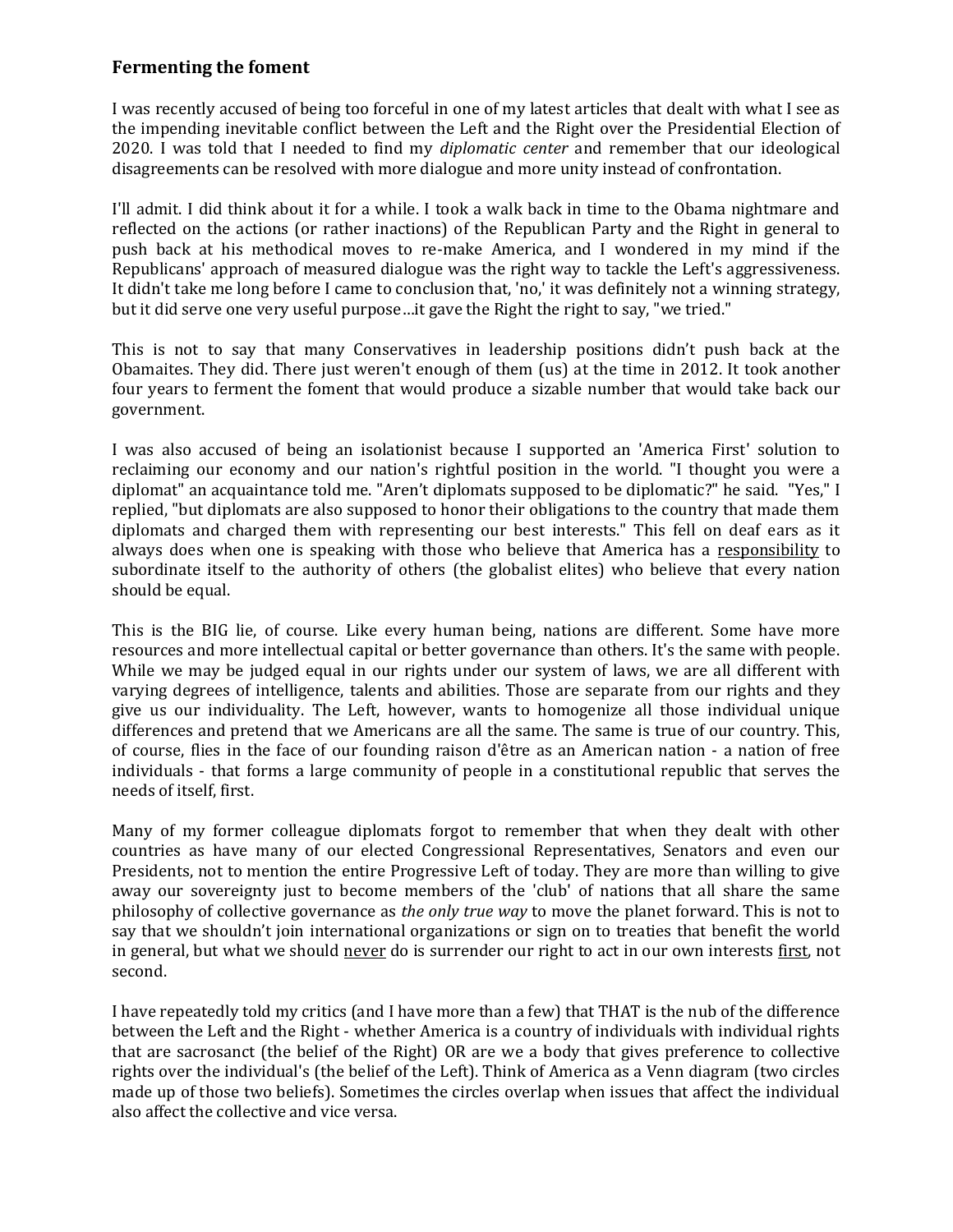It is in those times that we must come together to make some difficult decisions, like when we should go to war, when we legalize abortion, protect the climate or our public health. These are the times that try men's souls and demand us to choose what kind of nation we truly are. We are once again entering one of those trying times when the pendulum has swung back to the Left and will test our mettle. Will we act responsibly in the interests of the individual or will we ignore those rights as we have done in past Democrat Administrations? I'm afraid that the latter is true. We are in for a rough ride that will not only create a war of words that will lead us to the steps of the Supreme Court on these issues, but will produce a war of physical confrontation in our cities and towns as the two groups collide.

Make no mistake; our Constitution will be sorely tested, and along with it will be our willingness to restrain ourselves from engaging in further conflict that may end up in violence. Few of us want that to happen, though I'm willing to admit that there are people on the far Right and far Left that are ready to *let* it happen. And those who do favor revolution will, invariably, look to the Declaration of Independence for their justification. Something in the Declaration does seem to advocate a right to revolution and it is contained in these words, "We hold these truths to be selfevident, that all men are created equal, that they are endowed by their Creator with certain unalienable rights, that among these are life, liberty and the pursuit of happiness - That to secure these rights, governments are instituted among men, deriving their just powers from the consent of the governed, that whenever any form of government becomes destructive of these ends, it is the right of the people to alter or to abolish it, and to institute new government."

And there is another similar sentence… "But when a long train of abuses and usurpations, pursuing invariably the same object, evinces a design to reduce them under absolute despotism, it is their right, it is their duty, to throw off such government, and to provide new guards for their future security."

Some scholars do not agree that these passages guarantee the 'right' to revolt. They say that they are merely suggesting that the people have a right and indeed a responsibility to perpetuate a functioning constitutional government but don't go *that* far to codify the right to revolt. It is widely assumed, however, that the founders believed their actions IN revolting were justified and that any future action would also be justified, but only as a last resort. Our Constitution establishes the arena for adjudicating disputes that could lead to such actions.

That said, how close are we to a revolution and what would it take to push us over the edge? I would submit that we are still a long way from that point, but that we are moving steadily closer as the ideological divisions are growing as is the government overreach that is hiding behind the 'protective measures' instituted by many states' governors due to the Coronavirus pandemic. THIS is driving the *collective versus the individual* conflict now playing out that could create a constitutional crisis and lead to a breakdown in law and order in America.

What roles and responsibilities do President Trump and presumptive President-elect Biden have in this drama? The answer, again, depends on which side of the *collective versus individual* argument you come down on. One thing is for certain. Our untraditional times, coupled with an untraditional leader and an untraditional election are combining to produce an untraditional outcome for our presumptive transfer of power in January 2021.

The President's lawsuits may possibly wind their way to the Supreme Court, but that might not be enough to stay the certification of the electoral votes. If that happens, Donald Trump may be presented with a dilemma. Should he concede the election (despite the voting irregularities and the hundreds of sworn affidavits attesting to those irregularities) or refuse to concede and leave the White House under protest? If that happens, I think it's entirely possible - and defensible - that President Trump could boycott the inauguration ceremonies on January 20<sup>th</sup>. Granted, this would be a radical departure from tradition, but this year and this election have been anything but traditional ones.